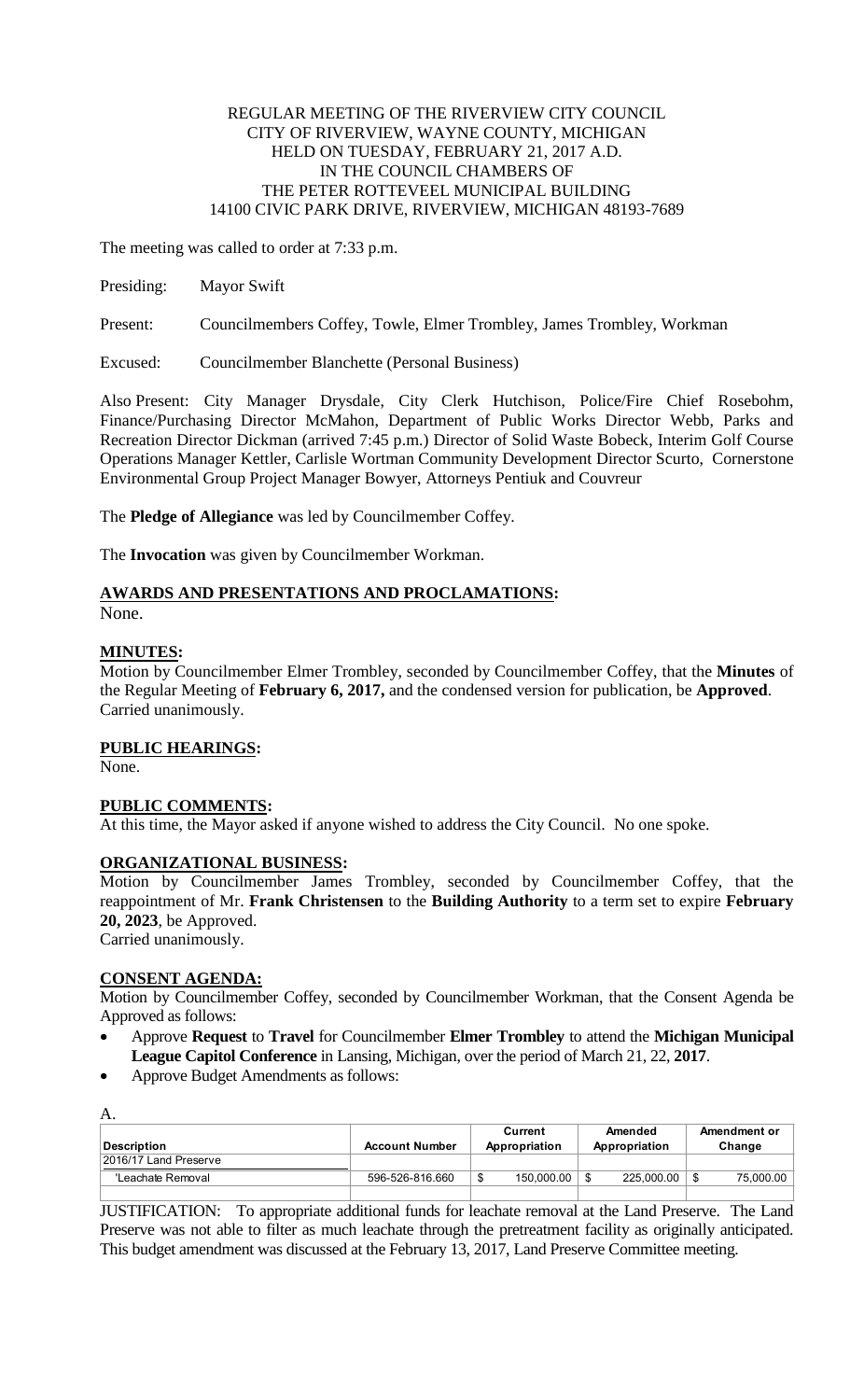B.

|                             |                       | Current       | Amended       | Amendment or |
|-----------------------------|-----------------------|---------------|---------------|--------------|
| <b>IDescription</b>         | <b>Account Number</b> | Appropriation | Appropriation | Change       |
| 2016/17 Land Preserve       |                       |               |               |              |
| Leachate System Maintenance | 596-526-851.100       | 40.000.00     | 65.000.00     | 25.000.00    |

JUSTIFICATION: To appropriate additional funding for the leachate system maintenance at the Land Preserve. The Land Preserve leachate system required additional electrical maintenance on cells 4, 5, and 6. This budget amendment was discussed at the February 13, 2017, Land Preserve Committee meeting. C.

| <b>Description</b>                                                                                  | <b>Account Number</b> | Current<br>Appropriation |               | Amended<br>Appropriation | Amendment or<br>Change |
|-----------------------------------------------------------------------------------------------------|-----------------------|--------------------------|---------------|--------------------------|------------------------|
| 2016/17 Sewer and Water                                                                             |                       |                          |               |                          |                        |
| Sewer Meal Tickets                                                                                  | 592-527-861.000       |                          | $300.00$   \$ | $700.00$   \$            | 400.00                 |
| JUSTIFICATION: To appropriate additional funds due to the contractual increase of meal tickets from |                       |                          |               |                          |                        |

### \$10.00 to \$20.00.

D.

|                                      |                       | Current       | Amended       | Amendment or |  |
|--------------------------------------|-----------------------|---------------|---------------|--------------|--|
| <b>Description</b>                   | <b>Account Number</b> | Appropriation | Appropriation | Change       |  |
| 2016/17 CIEF Fund                    |                       |               |               |              |  |
| Capital Improvement / Equipment Fund | 402-901-980.042       | 0.00          | 1.165.94      | .165.94      |  |

JUSTIFICATION: To appropriate funds to the Capital Improvement / Equipment Fund. The City has received an invoice from MDOT for landscape work that took place on the Fort Street median during the reconstruction project. C.E. Raines Company has reviewed the invoice and recommends that we pay MDOT for the service.

Carried unanimously.

### **RESOLUTIONS:**

Motion by Councilmember Coffey, seconded by Councilmember Elmer Trombley, that the **2017 Parks**  and **Recreation Master Plan** be Adopted.

### RESOLUTION NO. 17-09 CITY COUNCIL RESOLUTION OF ADOPTION OF THE CITY OF RIVERVIEW PARKS AND RECREATION MASTER PLAN

- WHEREAS, the City of Riverview has undertaken the update of its five-year recreation plan which describes the community's physical and social characteristics, existing parks and recreation facilities, and the desired actions to be taken to improve the parks and recreation facilities;
- WHEREAS, the City of Riverview Recreation Commission reviewed the *City of Riverview Parks and Recreation Master Plan* during the public meeting held on November 2, 2016;
- WHEREAS, the *Parks and Recreation Master Plan'*s goals and objectives were developed in response to needs and deficiencies identified by a public input meeting held on November 9, 2016 and an online Public Survey;
- WHEREAS, the *Parks and Recreation Master Plan* has been made available by the City of Riverview for public review in a manner required by law and all comments from the public have been considered by the City of Riverview Recreation Commission;
- WHEREAS, the plan was recommended for adoption by the City of Riverview Recreation Commission by a resolution approved on January 18, 2017; and
- WHEREAS, the plan was developed for the benefit of the entire community and a public hearing was held on February 6, 2017 to provide another opportunity for citizens to express opinions, ask questions, and discuss all aspects of the Master Plan; and
- NOW, THEREFORE, BE IT RESOLVED that the Riverview City Council hereby adopts the *City of Riverview Parks and Recreation Master Plan*.
- AYES: Mayor Swift, Councilmembers Coffey, Towle, Elmer Trombley, James Trombley, Workman NAYS: None
- EXCUSED: Councilmember Blanchette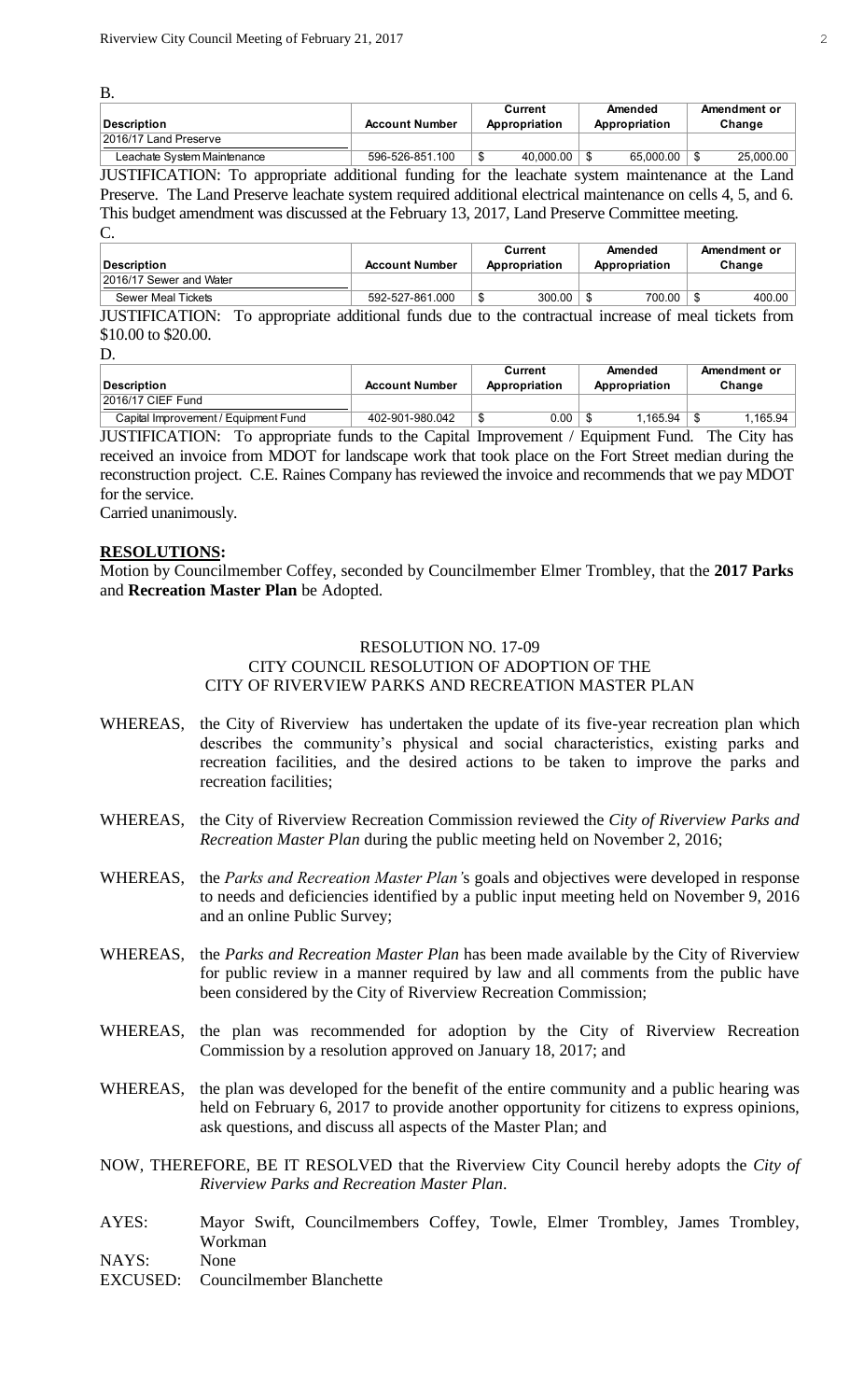# ADOPTED THIS 21<sup>ST</sup> DAY OF FEBRUARY, 2017.

### ATTEST:

### Andrew M. Swift, Mayor

\_\_\_\_\_\_\_\_\_\_\_\_\_\_\_\_\_\_\_\_\_\_\_\_\_\_\_\_\_\_\_\_\_\_\_\_\_\_

\_\_\_\_\_\_\_\_\_\_\_\_\_\_\_\_\_\_\_\_\_\_\_\_\_\_\_\_\_\_\_\_\_\_\_\_\_\_\_

I, Cynthia M. Hutchison, duly authorized City Clerk of the City of Riverview, do hereby certify the above is a true copy of a resolution adopted by the Riverview City Council at their regular meeting of February 21, 2017.

 $(S E A L)$ 

Cynthia M. Hutchison, CMC City Clerk

#### **ADMINISTRATION:**

Motion by Councilmember Workman, seconded by Councilmember Coffey, that Authorization for Execution of **Addendum Extending Agreement** for **Garbage** and **Rubbish Collection** Services with **Stevens Disposal** and Recycling Service, Inc., for **three years**, be Approved. Carried unanimously.

#### **ORDINANCES**:

Motion by Councilmember Elmer Trombley, seconded by Councilmember Workman, that the City Clerk be Authorized, to give the **Second Reading**, by title only, of Proposed **Ordinance** No. **691** regarding amending Chapter 14, "Business", Article XIII, regarding "**Medical Marijuana**" **Requirements.**

Carried unanimously.

#### PROPOSED ORDINANCE NO. 691

AN ORDINANCE TO AMEND THE CODE OF ORDINANCES FOR THE CITY OF RIVERVIEW BY THE AMENDMENT OF CHAPTER 14, "BUSINESSES", ARTICLE XIII, "MEDICAL MARIJUANA", SECTION 14-653 "REQUIREMENTS", TO UPDATE THE SECTION.

### THE CITY OF RIVERVIEW ORDAINS:

ARTICLE I: AMENDMENT: That Section 14-653 "Requirements", of Article XIII, "Medical Marijuana", under Chapter 14 "Businesses", be amended to hereafter read as follows:

> Chapter 14 "Businesses" Article XIII. "Medical Marijuana"

Sec. 14-653. - Requirements.

Regardless of location, a Primary Caregiver is permitted to administer care in the manner provided in section 102, but is subject to the following additional requirements:

- (1) Unchanged.
- (2) Unchanged.
- (3) Unchanged.
- (4) Unchanged.
- (5) Unchanged.
- (6) Unchanged.
- (7) Unchanged.
- (8) Unchanged.
- (9) Unchanged.
- (10) Unchanged.
- (11) Unchanged.
- (12) Unchanged.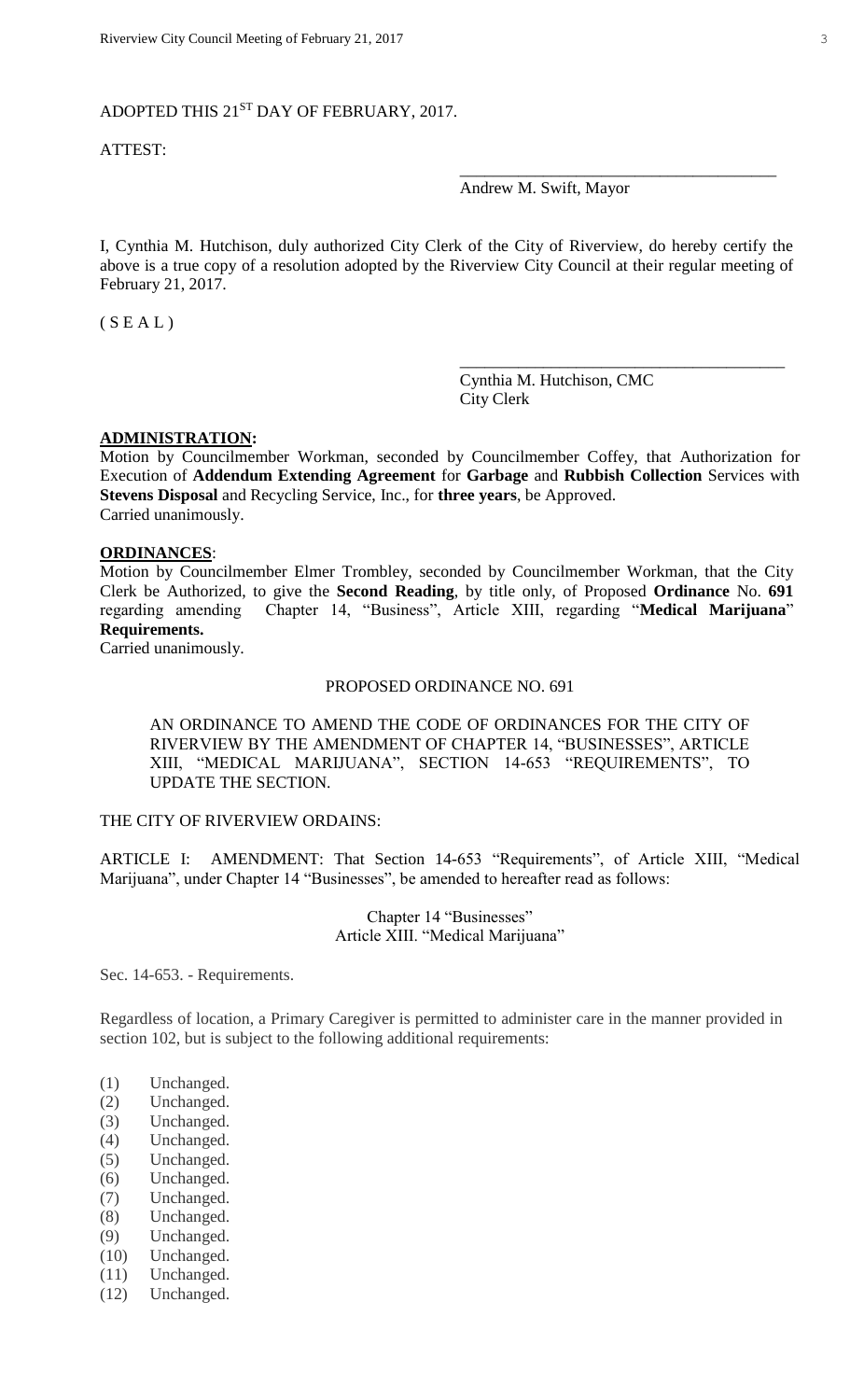- (13) Unchanged.
- (14) A caregiver shall obtain and display for inspection a valid sales tax license issued by the State of Michigan, if required.
- (15) Unchanged.
- (16) Unchanged.
- (17) Unchanged.
- (18) Unchanged.
- (19) Unchanged.
- (20) Unchanged.
- (21) Unchanged.
- (22) Unchanged.
- (23) Unchanged.
- (24) Unchanged.

ARTICLE II. Penalty: A person violating this ordinance shall be punished in accordance with Section 1-8 of the Code of Ordinances of the City of Riverview, unless a different penalty is expressly provided in this ordinance.

ARTICLE III. Severability: Should any word, sentence, phrase or any portion of this Ordinance be held in a manner invalid by any Court of competent jurisdiction or by any agency having authority to do so for any reason whatsoever, such holding shall be construed and limited to such word, sentence, phrase or any portion of the Ordinance held to be invalid and shall not be construed as affecting the validity of any remaining words, sentence, phrases or portions of the Ordinance.

ARTICLE IV. Conflicting Ordinances: All prior existing ordinances adopted by the City of Riverview inconsistent or in conflict with the provisions of this Ordinance are, to the extent of such conflict or inconsistency, hereby expressly repealed.

ARTICLE V. Reading and Publication: This Ordinance shall be given a first reading on February 6, 2017, shall be given a second reading on February 21, 2017, shall be adopted on February 21, 2017, and shall be published and become effective upon publication. The Clerk shall publish a summary of this ordinance and include in the publication notice that a true copy of the Ordinance can be inspected or obtained at the Clerk's office.

ADOPTED, APPROVED AND PASSED by the City Council of the City of Riverview this February 21, 2017.

The undersigned hereby certifies that the foregoing is a true and accurate copy of the ordinance adopted by the City Council of the City of Riverview at a regular meeting held on February 21, 2017.

> Cynthia M. Hutchison, CMC City Clerk

\_\_\_\_\_\_\_\_\_\_\_\_\_\_\_\_\_\_\_\_\_\_\_\_\_\_\_\_\_\_\_\_\_\_\_

Motion by Councilmember James Trombley, seconded by Councilmember Workman, that Proposed **Ordinance** No. **691**, be **Adopted.** Carried unanimously.

Motion by Councilmember Workman, seconded by Councilmember James Trombley, the Clerk Be Authorized to give the First Reading, by title only, of **Proposed Ordinance** No. **692**, to Amend the Code of Ordinances for the City of Riverview by Amending Chapter 22 "Environment" – **Regulating Donation Boxes** in the City.

Carried unanimously.

### PROPOSED ORDINANCE NO: 692

AN ORDINANCE TO AMEND THE CODE OF ORDINANCES FOR THE CITY OF RIVERVIEW BY THE ADDITION OF ARTICLE IX "DONATION BOXES", TO CHAPTER 22 "ENVIRONMENT", TO INSURE MINIMUM REQUIREMENTS FOR PLACEMENT AND MAINTENANCE OF DONATION BOXES TO PREVENT BLIGHT.